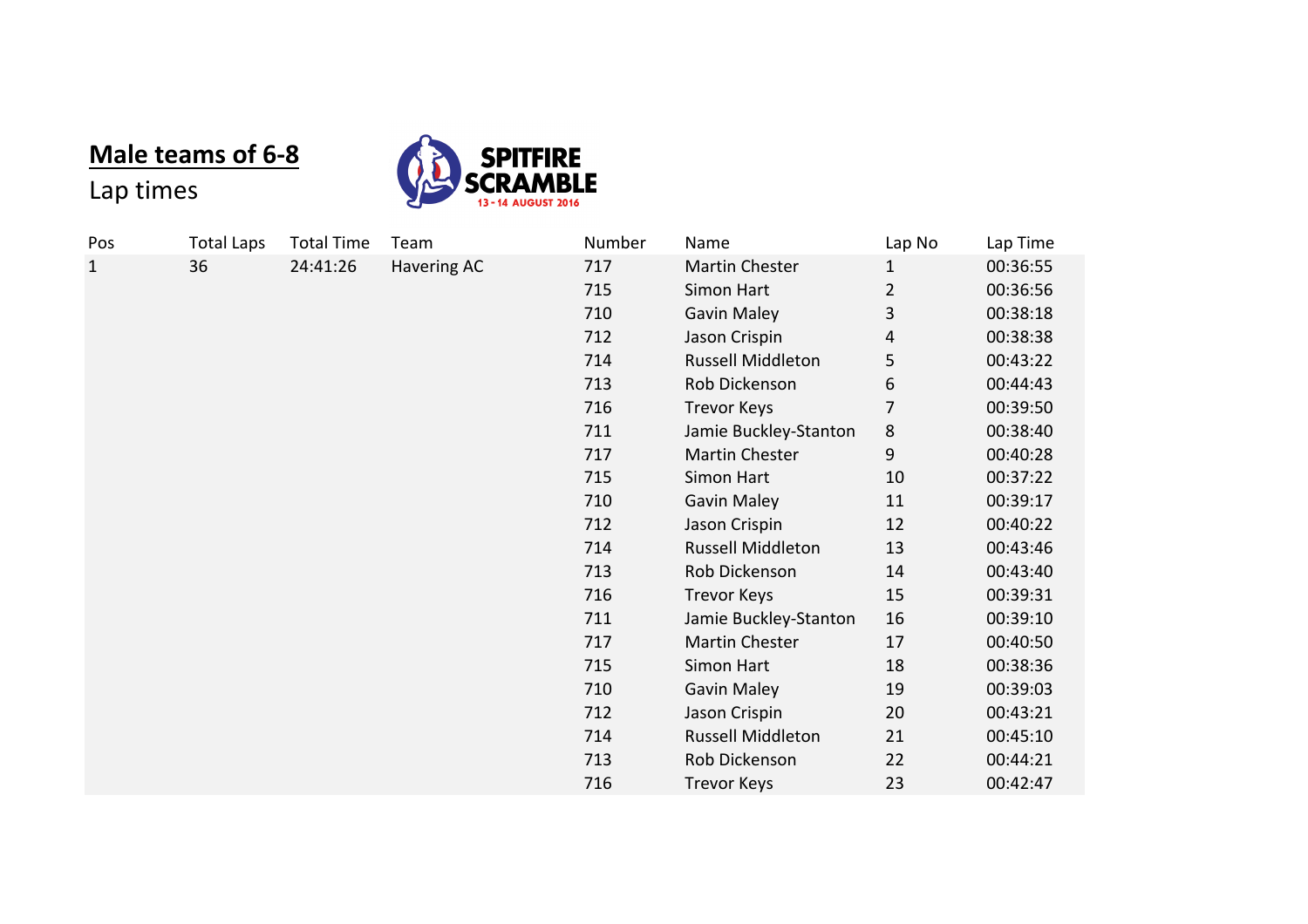|   |    |          |                      | 711 | Jamie Buckley-Stanton    | 24             | 00:39:20 |
|---|----|----------|----------------------|-----|--------------------------|----------------|----------|
|   |    |          |                      | 717 | <b>Martin Chester</b>    | 25             | 00:42:23 |
|   |    |          |                      | 715 | Simon Hart               | 26             | 00:39:35 |
|   |    |          |                      | 710 | <b>Gavin Maley</b>       | 27             | 00:38:31 |
|   |    |          |                      | 712 | Jason Crispin            | 28             | 00:42:15 |
|   |    |          |                      | 714 | <b>Russell Middleton</b> | 29             | 00:45:55 |
|   |    |          |                      | 713 | Rob Dickenson            | 30             | 00:44:43 |
|   |    |          |                      | 716 | <b>Trevor Keys</b>       | 31             | 00:43:36 |
|   |    |          |                      | 711 | Jamie Buckley-Stanton    | 32             | 00:42:09 |
|   |    |          |                      | 717 | <b>Martin Chester</b>    | 33             | 00:41:02 |
|   |    |          |                      | 715 | Simon Hart               | 34             | 00:39:30 |
|   |    |          |                      | 710 | <b>Gavin Maley</b>       | 35             | 00:42:00 |
|   |    |          |                      | 712 | Jason Crispin            | 36             | 00:45:21 |
|   |    |          |                      |     |                          |                |          |
| 2 | 32 | 24:43:37 | Dacorum & Tring Mens | 727 | Duncan Hamilton          | $\mathbf{1}$   | 00:39:43 |
|   |    |          |                      | 731 | <b>Stephen Shaw</b>      | $\overline{2}$ | 00:42:32 |
|   |    |          |                      | 726 | Douglas Hamilton         | 3              | 00:44:00 |
|   |    |          |                      | 729 | Tim Coysh                | 4              | 00:43:23 |
|   |    |          |                      | 730 | <b>Chris Marriott</b>    | 5              | 00:42:48 |
|   |    |          |                      | 733 | <b>Richard Brawn</b>     | 6              | 00:43:39 |
|   |    |          |                      | 732 | <b>Steve Russell</b>     | 7              | 00:43:07 |
|   |    |          |                      | 728 | <b>Matt Hamilton</b>     | 8              | 00:40:05 |
|   |    |          |                      | 727 | Duncan Hamilton          | 9              | 00:41:06 |
|   |    |          |                      | 731 | <b>Stephen Shaw</b>      | 10             | 00:45:58 |
|   |    |          |                      | 726 | Douglas Hamilton         | 11             | 00:47:09 |
|   |    |          |                      | 729 | Tim Coysh                | 12             | 00:45:49 |
|   |    |          |                      | 730 | <b>Chris Marriott</b>    | 13             | 00:42:00 |
|   |    |          |                      | 733 | <b>Richard Brawn</b>     | 14             | 00:47:36 |
|   |    |          |                      | 732 | <b>Steve Russell</b>     | 15             | 00:43:45 |
|   |    |          |                      |     |                          |                |          |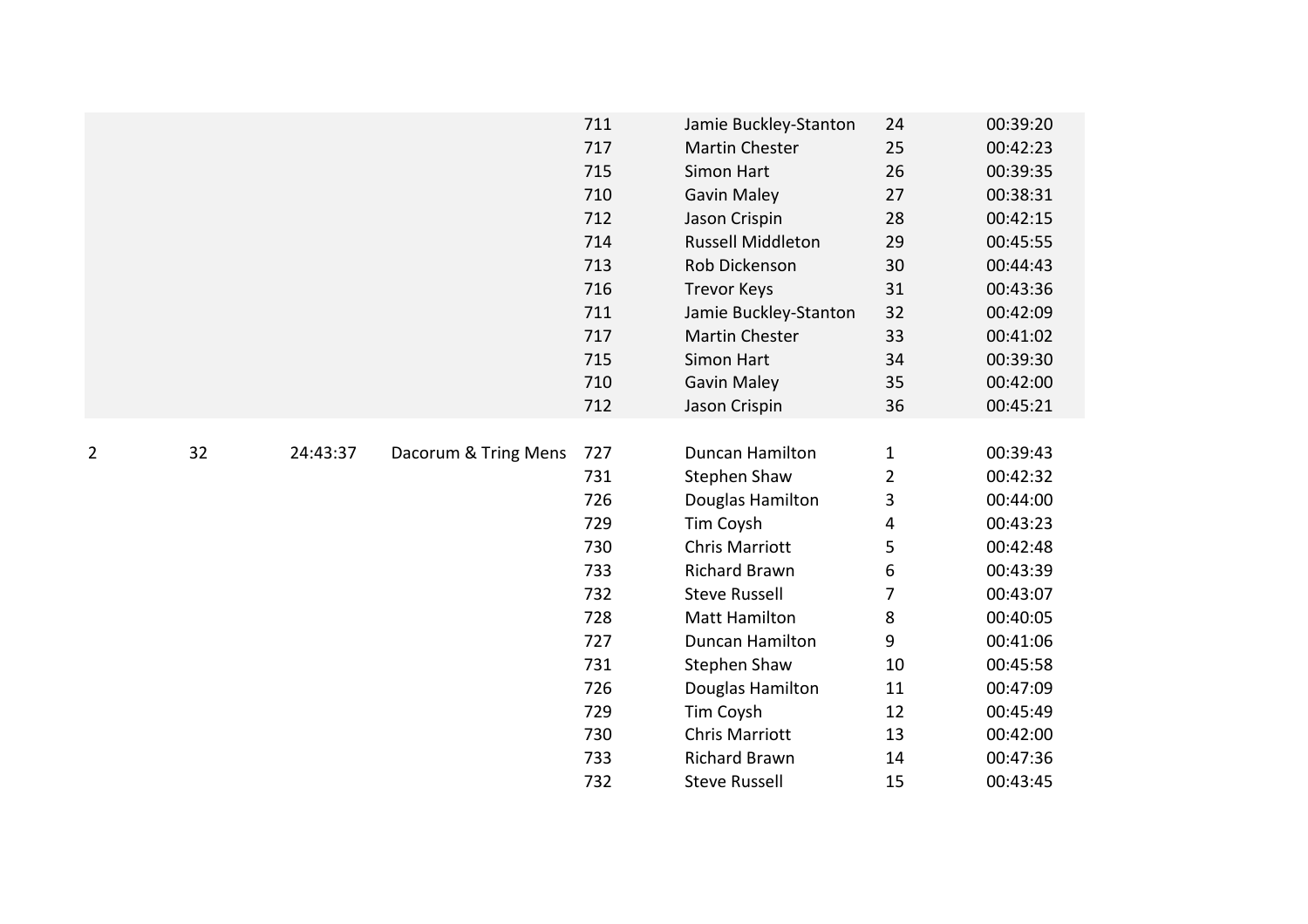|   |    |          |               | 728 | <b>Matt Hamilton</b>   | 16             | 00:47:35 |
|---|----|----------|---------------|-----|------------------------|----------------|----------|
|   |    |          |               | 727 | Duncan Hamilton        | 17             | 00:43:10 |
|   |    |          |               | 731 | <b>Stephen Shaw</b>    | 18             | 00:51:32 |
|   |    |          |               | 726 | Douglas Hamilton       | 19             | 00:56:32 |
|   |    |          |               | 729 | Tim Coysh              | 20             | 00:51:00 |
|   |    |          |               | 730 | <b>Chris Marriott</b>  | 21             | 00:44:14 |
|   |    |          |               | 733 | <b>Richard Brawn</b>   | 22             | 00:50:15 |
|   |    |          |               | 732 | <b>Steve Russell</b>   | 23             | 00:45:30 |
|   |    |          |               | 731 | Stephen Shaw           | 24             | 01:02:23 |
|   |    |          |               | 728 | <b>Matt Hamilton</b>   | 25             | 00:42:52 |
|   |    |          |               | 727 | <b>Duncan Hamilton</b> | 26             | 00:49:46 |
|   |    |          |               | 726 | Douglas Hamilton       | 27             | 00:59:18 |
|   |    |          |               | 729 | Tim Coysh              | 28             | 00:49:43 |
|   |    |          |               | 730 | <b>Chris Marriott</b>  | 29             | 00:43:57 |
|   |    |          |               | 733 | <b>Richard Brawn</b>   | 30             | 00:45:05 |
|   |    |          |               | 732 | <b>Steve Russell</b>   | 31             | 00:42:58 |
|   |    |          |               | 728 | <b>Matt Hamilton</b>   | 32             | 00:45:07 |
| 3 | 30 | 24:30:04 | Viewtube Male | 556 | <b>Conall Kirley</b>   | $\mathbf{1}$   | 00:43:42 |
|   |    |          |               | 550 | <b>Richard Davis</b>   | $\overline{2}$ | 00:58:13 |
|   |    |          |               | 553 | Marcin Sikorski        | 3              | 00:47:07 |
|   |    |          |               | 555 | <b>Mike Bristow</b>    | 4              | 00:45:14 |
|   |    |          |               | 551 | Asahan Zaidi           | 5              | 00:50:16 |
|   |    |          |               | 552 | <b>Andre Ellis</b>     | 6              | 00:50:04 |
|   |    |          |               |     | Abdel Bibar            | $\overline{7}$ |          |
|   |    |          |               | 557 |                        |                | 00:45:06 |
|   |    |          |               | 554 | Sabjan Sama            | 8              | 00:43:46 |
|   |    |          |               | 556 | <b>Conall Kirley</b>   | 9              | 00:43:18 |
|   |    |          |               | 550 | <b>Richard Davis</b>   | 10             | 01:05:01 |
|   |    |          |               | 553 | Marcin Sikorski        | 11             | 00:47:45 |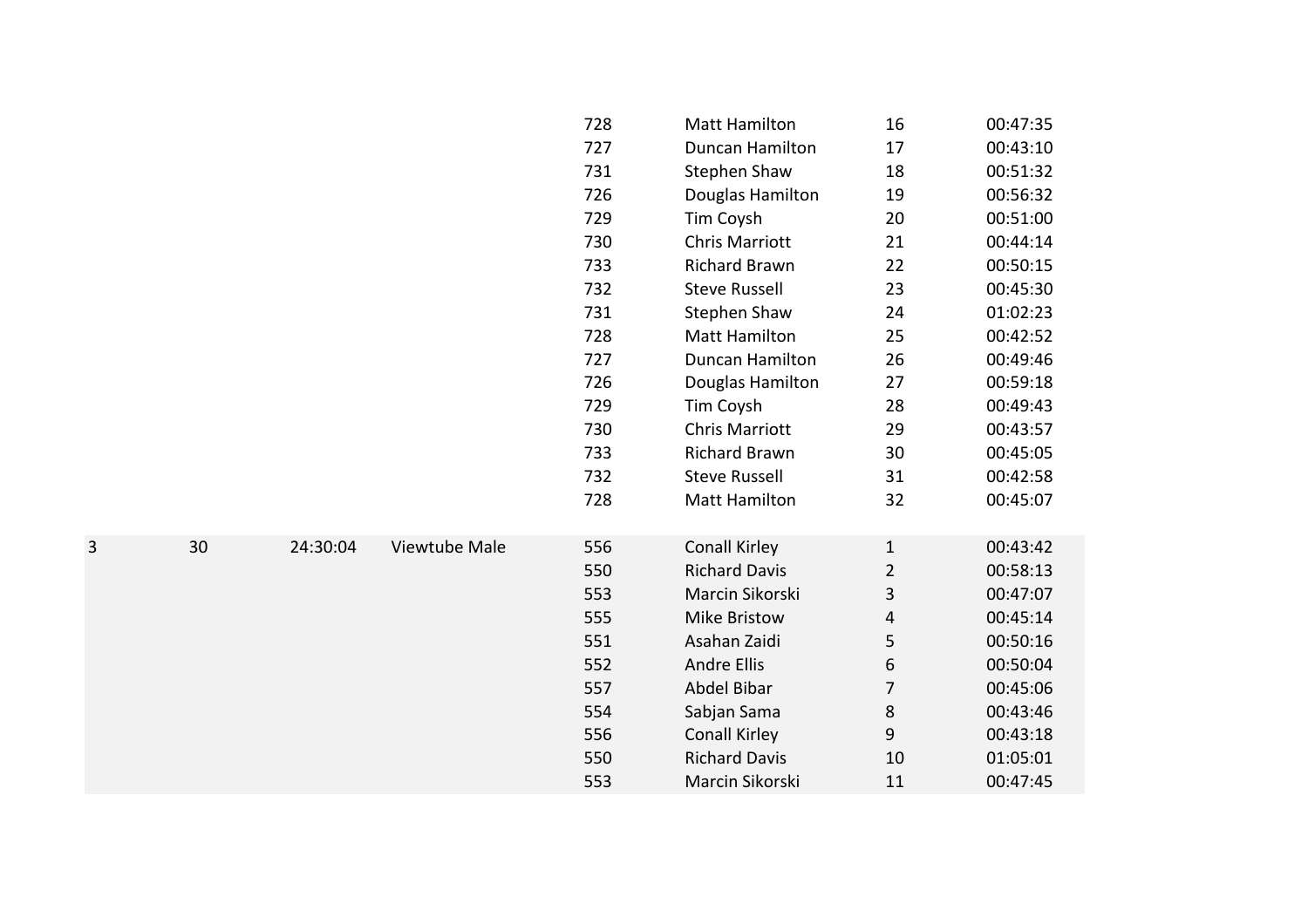|   |    |          |                | 555 | <b>Mike Bristow</b>  | 12             | 00:47:21 |
|---|----|----------|----------------|-----|----------------------|----------------|----------|
|   |    |          |                | 551 | Asahan Zaidi         | 13             | 00:42:00 |
|   |    |          |                | 552 | <b>Andre Ellis</b>   | 14             | 00:54:21 |
|   |    |          |                | 557 | Abdel Bibar          | 15             | 00:51:12 |
|   |    |          |                | 554 | Sabjan Sama          | 16             | 00:45:41 |
|   |    |          |                | 556 | <b>Conall Kirley</b> | 17             | 00:45:25 |
|   |    |          |                | 553 | Marcin Sikorski      | 18             | 00:48:48 |
|   |    |          |                | 555 | <b>Mike Bristow</b>  | 19             | 00:49:15 |
|   |    |          |                | 551 | Asahan Zaidi         | 20             | 00:50:15 |
|   |    |          |                | 550 | <b>Richard Davis</b> | 21             | 01:08:12 |
|   |    |          |                | 552 | <b>Andre Ellis</b>   | 22             | 00:56:40 |
|   |    |          |                | 557 | Abdel Bibar          | 23             | 00:44:09 |
|   |    |          |                | 554 | Sabjan Sama          | 24             | 00:43:31 |
|   |    |          |                | 556 | <b>Conall Kirley</b> | 25             | 00:44:37 |
|   |    |          |                | 553 | Marcin Sikorski      | 26             | 00:49:26 |
|   |    |          |                | 555 | <b>Mike Bristow</b>  | 27             | 00:47:31 |
|   |    |          |                | 551 | Asahan Zaidi         | 28             | 00:50:24 |
|   |    |          |                | 557 | Abdel Bibar          | 29             | 00:46:52 |
|   |    |          |                | 554 | Sabjan Sama          | 30             | 00:44:52 |
|   |    |          |                |     |                      |                |          |
| 4 | 29 | 24:33:41 | <b>RiffRAF</b> | 455 | Andrew Wright        | $\mathbf{1}$   | 00:43:03 |
|   |    |          |                | 451 | Kevin Flower         | $\overline{2}$ | 00:45:55 |
|   |    |          |                | 450 | James Blogg          | 3              | 00:41:57 |
|   |    |          |                | 452 | <b>Neil Moses</b>    | 4              | 00:49:17 |
|   |    |          |                | 448 | <b>Clive Burrow</b>  | 5              | 00:53:13 |
|   |    |          |                | 449 | Dave Groves          | 6              | 00:58:29 |
|   |    |          |                | 455 | Andrew Wright        | 7              | 00:45:02 |
|   |    |          |                | 451 | Kevin Flower         | 8              | 00:45:54 |
|   |    |          |                | 450 | James Blogg          | 9              | 00:42:31 |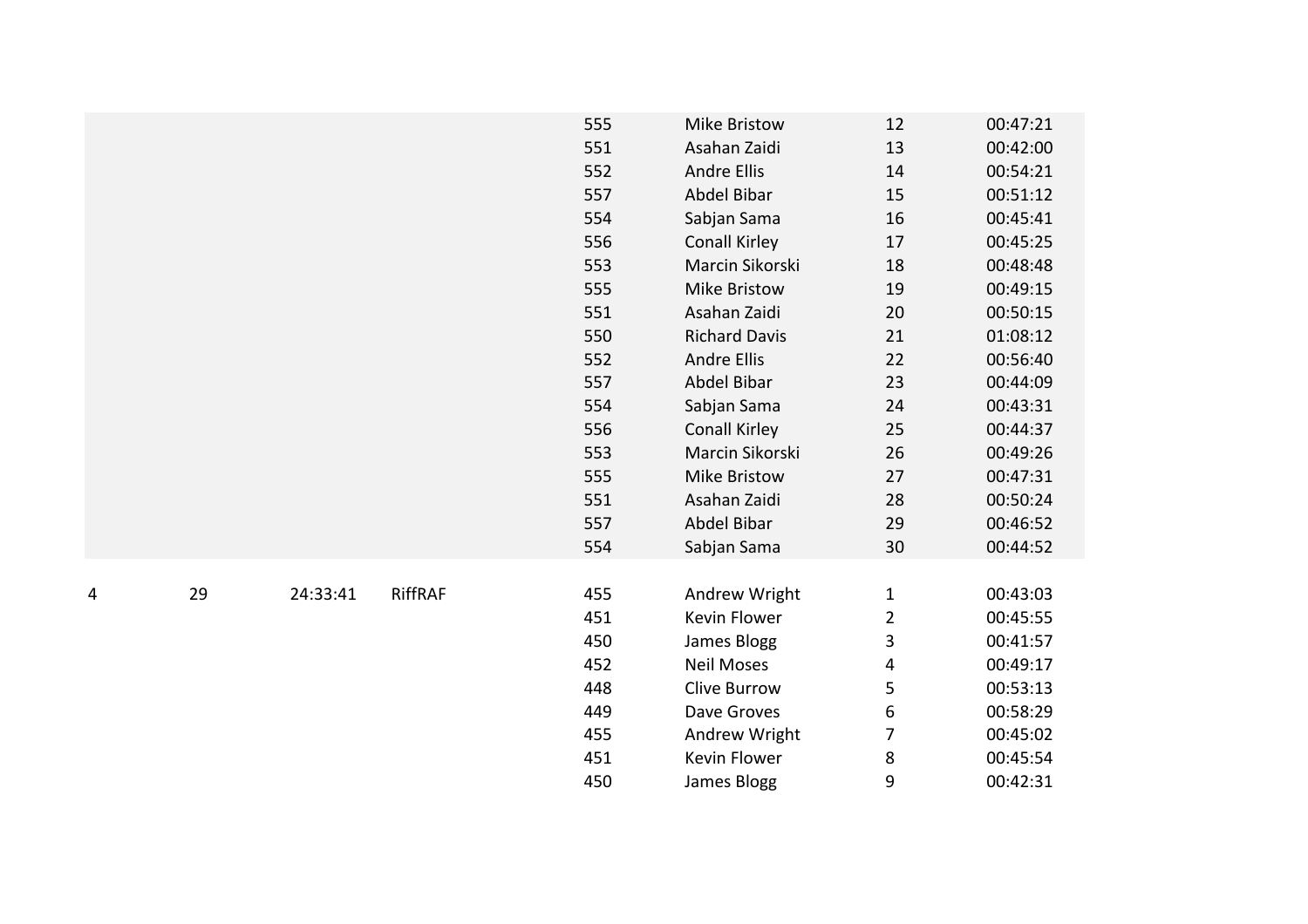|   |    |          |                 | 452 | <b>Neil Moses</b>   | 10             | 00:50:19 |
|---|----|----------|-----------------|-----|---------------------|----------------|----------|
|   |    |          |                 | 448 | <b>Clive Burrow</b> | 11             | 00:52:31 |
|   |    |          |                 | 449 | Dave Groves         | 12             | 00:58:04 |
|   |    |          |                 | 455 | Andrew Wright       | 13             | 00:45:17 |
|   |    |          |                 | 451 | Kevin Flower        | 14             | 00:46:36 |
|   |    |          |                 | 450 | James Blogg         | 15             | 00:44:02 |
|   |    |          |                 | 452 | <b>Neil Moses</b>   | 16             | 00:54:20 |
|   |    |          |                 | 448 | Clive Burrow        | 17             | 00:55:59 |
|   |    |          |                 | 449 | Dave Groves         | 18             | 01:07:56 |
|   |    |          |                 | 455 | Andrew Wright       | 19             | 00:48:30 |
|   |    |          |                 | 451 | Kevin Flower        | 20             | 00:48:18 |
|   |    |          |                 | 450 | James Blogg         | 21             | 00:45:21 |
|   |    |          |                 | 452 | <b>Neil Moses</b>   | 22             | 00:55:55 |
|   |    |          |                 | 448 | <b>Clive Burrow</b> | 23             | 00:57:23 |
|   |    |          |                 | 449 | Dave Groves         | 24             | 01:05:25 |
|   |    |          |                 | 455 | Andrew Wright       | 25             | 00:45:56 |
|   |    |          |                 | 451 | Kevin Flower        | 26             | 00:48:07 |
|   |    |          |                 | 450 | James Blogg         | 27             | 00:43:59 |
|   |    |          |                 | 452 | <b>Neil Moses</b>   | 28             | 00:54:48 |
|   |    |          |                 | 448 | <b>Clive Burrow</b> | 29             | 00:59:34 |
| 5 | 28 | 24:12:46 | Dacorum & Tring | 749 | Casper Du Buisson   | $\mathbf{1}$   | 00:51:56 |
|   |    |          | Purple Reign    | 742 | Andy Young          | $\overline{2}$ | 00:46:44 |
|   |    |          |                 | 743 | <b>Darren Mills</b> | 3              | 00:48:45 |
|   |    |          |                 | 744 | <b>Rob Davies</b>   | 4              | 00:46:59 |
|   |    |          |                 | 745 | Jim Mason           | 5              | 00:55:55 |
|   |    |          |                 | 746 | Michael Lamb        | 6              | 00:47:43 |
|   |    |          |                 | 747 | <b>Neal Ashton</b>  | $\overline{7}$ | 00:50:23 |
|   |    |          |                 | 748 | <b>Gary Sturdy</b>  | 8              | 00:55:25 |
|   |    |          |                 |     |                     |                |          |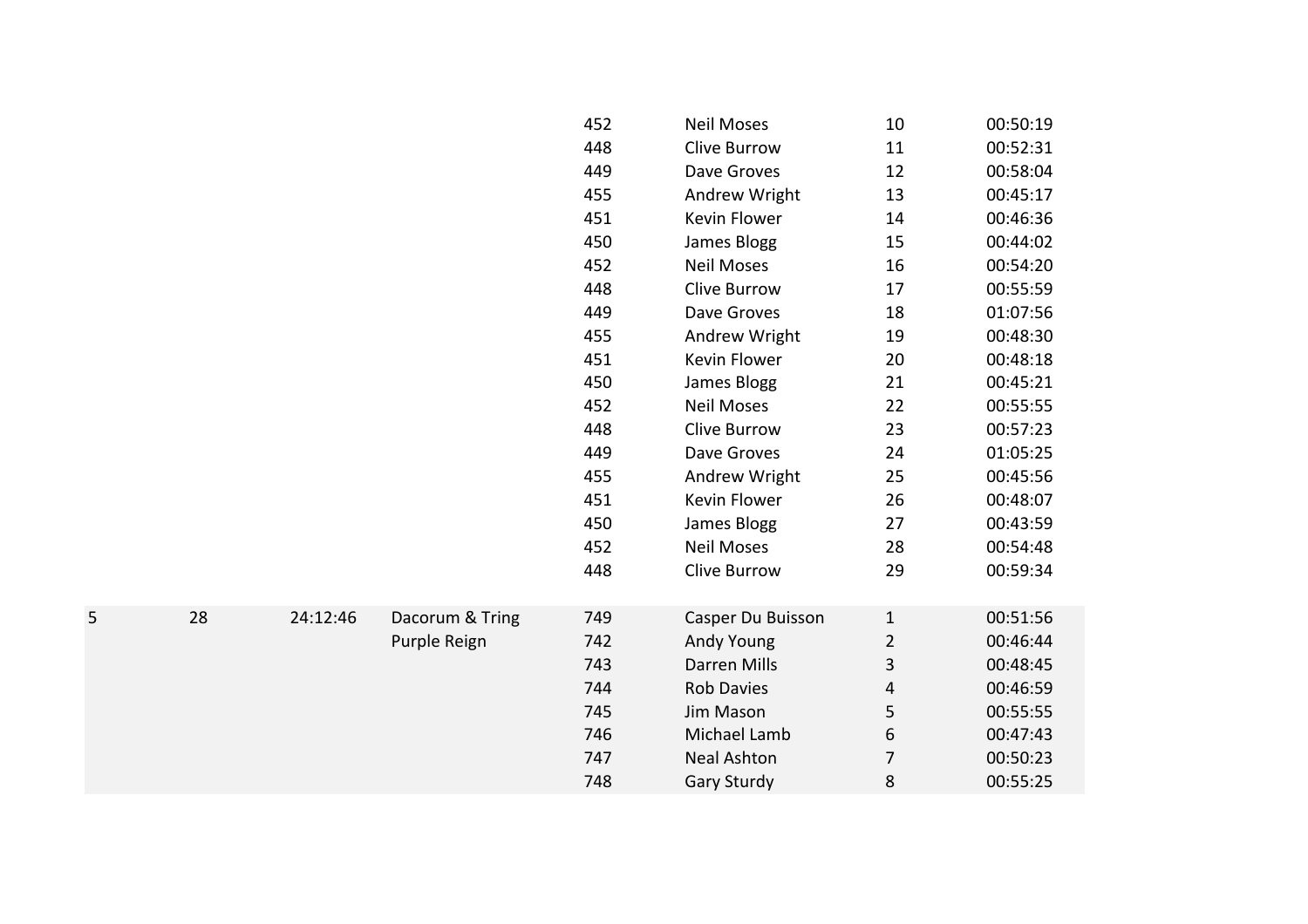|   |    |          |         | 749 | Casper Du Buisson   | 9              | 00:55:10 |
|---|----|----------|---------|-----|---------------------|----------------|----------|
|   |    |          |         | 742 | Andy Young          | $10\,$         | 00:45:28 |
|   |    |          |         | 743 | Darren Mills        | 11             | 00:49:48 |
|   |    |          |         | 744 | <b>Rob Davies</b>   | 12             | 00:48:11 |
|   |    |          |         | 745 | Jim Mason           | 13             | 00:54:10 |
|   |    |          |         | 746 | Michael Lamb        | 14             | 00:46:48 |
|   |    |          |         | 747 | <b>Neal Ashton</b>  | 15             | 00:55:46 |
|   |    |          |         | 748 | <b>Gary Sturdy</b>  | 16             | 00:56:14 |
|   |    |          |         | 749 | Casper Du Buisson   | 17             | 00:56:30 |
|   |    |          |         | 742 | Andy Young          | 18             | 00:52:55 |
|   |    |          |         | 743 | <b>Darren Mills</b> | 19             | 00:52:01 |
|   |    |          |         | 744 | <b>Rob Davies</b>   | 20             | 00:49:42 |
|   |    |          |         | 745 | Jim Mason           | 21             | 00:55:13 |
|   |    |          |         | 746 | Michael Lamb        | 22             | 00:48:10 |
|   |    |          |         | 747 | <b>Neal Ashton</b>  | 23             | 00:55:48 |
|   |    |          |         | 748 | <b>Gary Sturdy</b>  | 24             | 00:53:50 |
|   |    |          |         | 749 | Casper Du Buisson   | 25             | 00:55:09 |
|   |    |          |         | 742 | Andy Young          | 26             | 00:55:30 |
|   |    |          |         | 743 | Darren Mills        | 27             | 00:54:06 |
|   |    |          |         | 744 | Rob Davies          | 28             | 00:48:27 |
|   |    |          |         |     |                     |                |          |
| 6 | 24 | 24:21:19 | H90JToo | 445 | Runner 445          | $\mathbf{1}$   | 00:46:39 |
|   |    |          |         | 444 | Ron Dobie           | $\overline{2}$ | 00:52:47 |
|   |    |          |         | 442 | John Ford           | 3              | 00:59:42 |
|   |    |          |         | 441 | David Bacon         | 4              | 00:51:20 |
|   |    |          |         | 440 | <b>Brian Parish</b> | 5              | 00:51:59 |
|   |    |          |         | 443 | Keith Penfold       | 6              | 01:04:46 |
|   |    |          |         | 445 | Runner 445          | 7              | 00:53:27 |
|   |    |          |         | 444 | Ron Dobie           | 8              | 00:56:35 |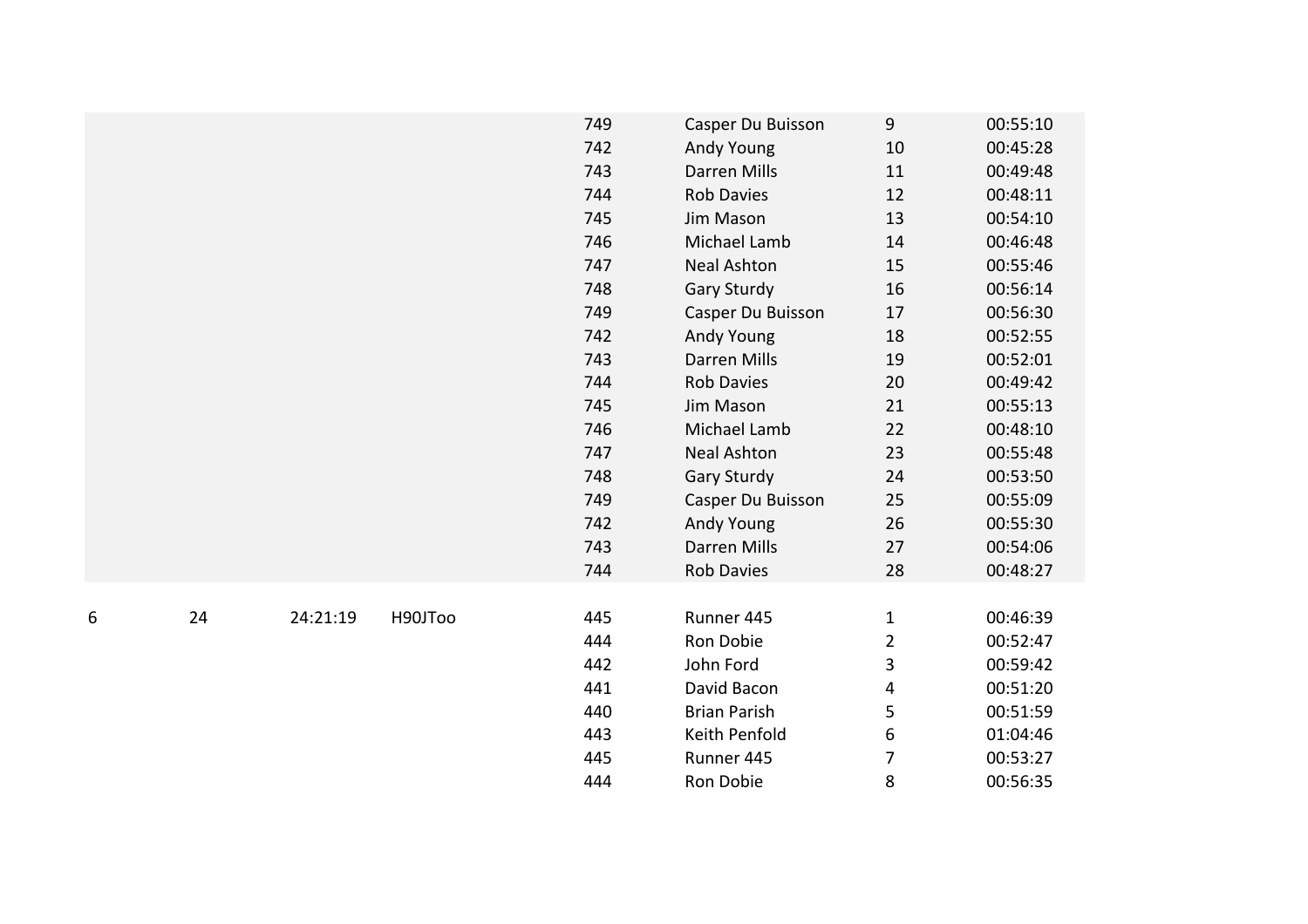|   |    |          |                   | 442 | John Ford               | 9              | 00:58:10 |
|---|----|----------|-------------------|-----|-------------------------|----------------|----------|
|   |    |          |                   | 441 | David Bacon             | 10             | 00:51:40 |
|   |    |          |                   | 440 | <b>Brian Parish</b>     | 11             | 00:53:12 |
|   |    |          |                   | 443 | Keith Penfold           | 12             | 01:08:49 |
|   |    |          |                   | 445 | Runner 445              | 13             | 01:03:37 |
|   |    |          |                   | 444 | Ron Dobie               | 14             | 01:09:35 |
|   |    |          |                   | 442 | John Ford               | 15             | 01:18:06 |
|   |    |          |                   | 441 | David Bacon             | 16             | 01:02:32 |
|   |    |          |                   | 440 | <b>Brian Parish</b>     | 17             | 00:56:56 |
|   |    |          |                   | 443 | Keith Penfold           | 18             | 01:10:12 |
|   |    |          |                   | 445 | Runner 445              | 19             | 00:57:33 |
|   |    |          |                   | 444 | Ron Dobie               | 20             | 01:10:20 |
|   |    |          |                   | 442 | John Ford               | 21             | 01:20:33 |
|   |    |          |                   | 441 | David Bacon             | 22             | 00:55:13 |
|   |    |          |                   | 440 | <b>Brian Parish</b>     | 23             | 00:55:42 |
|   |    |          |                   | 443 | Keith Penfold           | 24             | 01:11:54 |
|   |    |          |                   |     |                         |                |          |
| 7 | 24 | 24:30:24 | Anything but last | 884 | Ariel Piechotka         | $\mathbf{1}$   | 00:47:20 |
|   |    |          |                   | 889 | Robert Sanderson        | $\overline{2}$ | 00:50:57 |
|   |    |          |                   | 888 | Tony Lynch              | 3              | 00:43:29 |
|   |    |          |                   | 885 | Duc thong Nguyen        | 4              | 00:54:12 |
|   |    |          |                   | 887 | Joe Sanderson           | 5              | 01:09:22 |
|   |    |          |                   | 886 | James Brown             | 6              | 00:59:27 |
|   |    |          |                   | 884 | Ariel Piechotka         | $\overline{7}$ | 00:49:33 |
|   |    |          |                   | 889 | <b>Robert Sanderson</b> | 8              | 00:51:39 |
|   |    |          |                   | 888 | Tony Lynch              | 9              | 00:43:47 |
|   |    |          |                   | 885 | Duc thong Nguyen        | 10             | 00:53:22 |
|   |    |          |                   | 887 | Joe Sanderson           | 11             | 01:09:39 |
|   |    |          |                   | 886 | James Brown             | 12             | 00:58:59 |
|   |    |          |                   |     |                         |                |          |